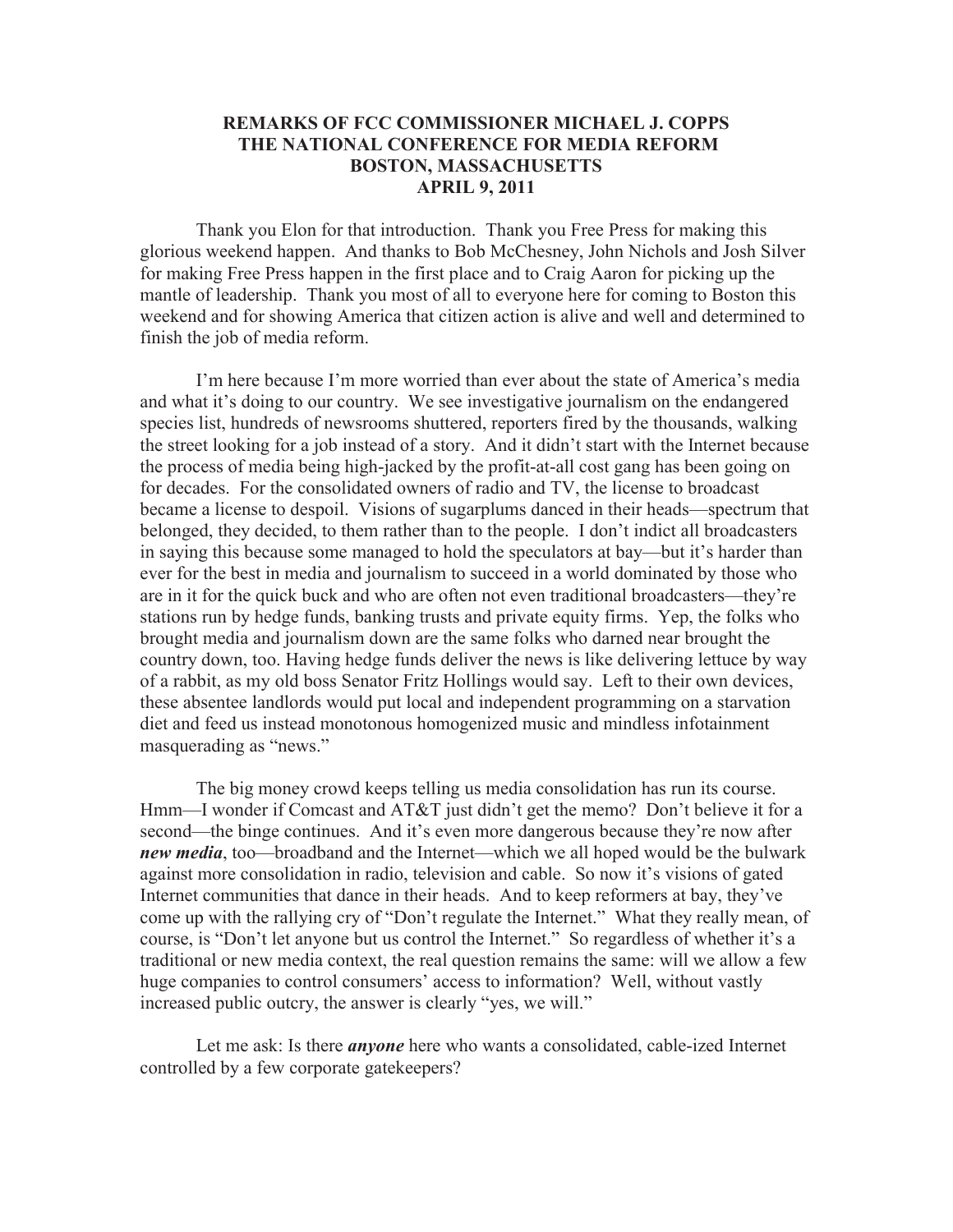Is there *anyone* here who believes new media should suffer the same sad fate that decimated big radio, television and cable?

Is there *anyone* here who believes our civic dialogue—that precious and essential conversation we have with ourselves to keep democracy alive—can survive any more of this reckless folly?

Secretary Clinton tells us that we are losing the information war—globally, yes, but right here at home, too. She's so right. Informed electorates depend upon facts, not talking heads hurling opinions at one another. I don't say this in a partisan way, because *it's the absence of facts, not the presence of opinions—right or left—that hurts us*. I love opinions; I have a lot of them myself. But as Senator Daniel Patrick Moynihan once remarked, while we are each entitled to our own set of opinions, we are not each entitled to our own set of facts. *That's* where the problem is—facts that never get dug up, stories that just don't get told. I'm not advocating taking anyone *off* the air—I want to make room for facts *on* the air. What we're dealing with here is a bad case of Big Media substance abuse—and they just can't break the habit. These folks have no intention, even as the economy improves, of reopening shuttered newsrooms or rehiring laid-off reporters. They might even fire more, just to prove to Wall Street that they understand the bottom line still rules.

There's another reason broadcast journalism, from which so much of our news comes—even the news we all read on the Internet—is on the ropes. It's an FCC that for more than 20 of the last 30 years aided and abetted the gutting of journalism, blessing and encouraging consolidation and eliminating the public interest guidelines we once had. During my first eight years at the FCC, you and I had to fight every step of the way against proposed rules to benefit the special interests. We fought some great holding actions and we warded off some unbelievably crazy ideas. But the tide still ran in Big Media's favor—mergers and acquisitions flourished while the public interest went on life support. You and I knew all along that the realization of our dreams waited on a new era of reform in Washington.

Then the new era came and we all just knew that media reform was right around the corner. Twenty-seven months later we are still waiting. Waiting for media reform. Waiting for even a down-payment on media reform—like an honest-to-goodness broadcast license renewal process to replace the utterly ludicrous, no-questions-asked regime now in place. Or some public interest guidelines to encourage broadcast news and diversity and localism. And you know where I come from—if a station isn't doing its job, put it on probation. If it still refuses, give its license to someone who will get the job done. These are things we can do right now using our *current* statutory authority. Just give us *some* sign that the FCC is putting the brakes on a system that is spinning dangerously out-of-control. This present Commission—of which I am a member—owns these issues now. It can't hide. It needs to put them front-and-center where they belong. Yes, we have made important progress on broadband and wireless and consumer issues and many others, and I applaud that. But the clock has run too long on the mediaessential steps you and I have been talking about this weekend and for so many years.